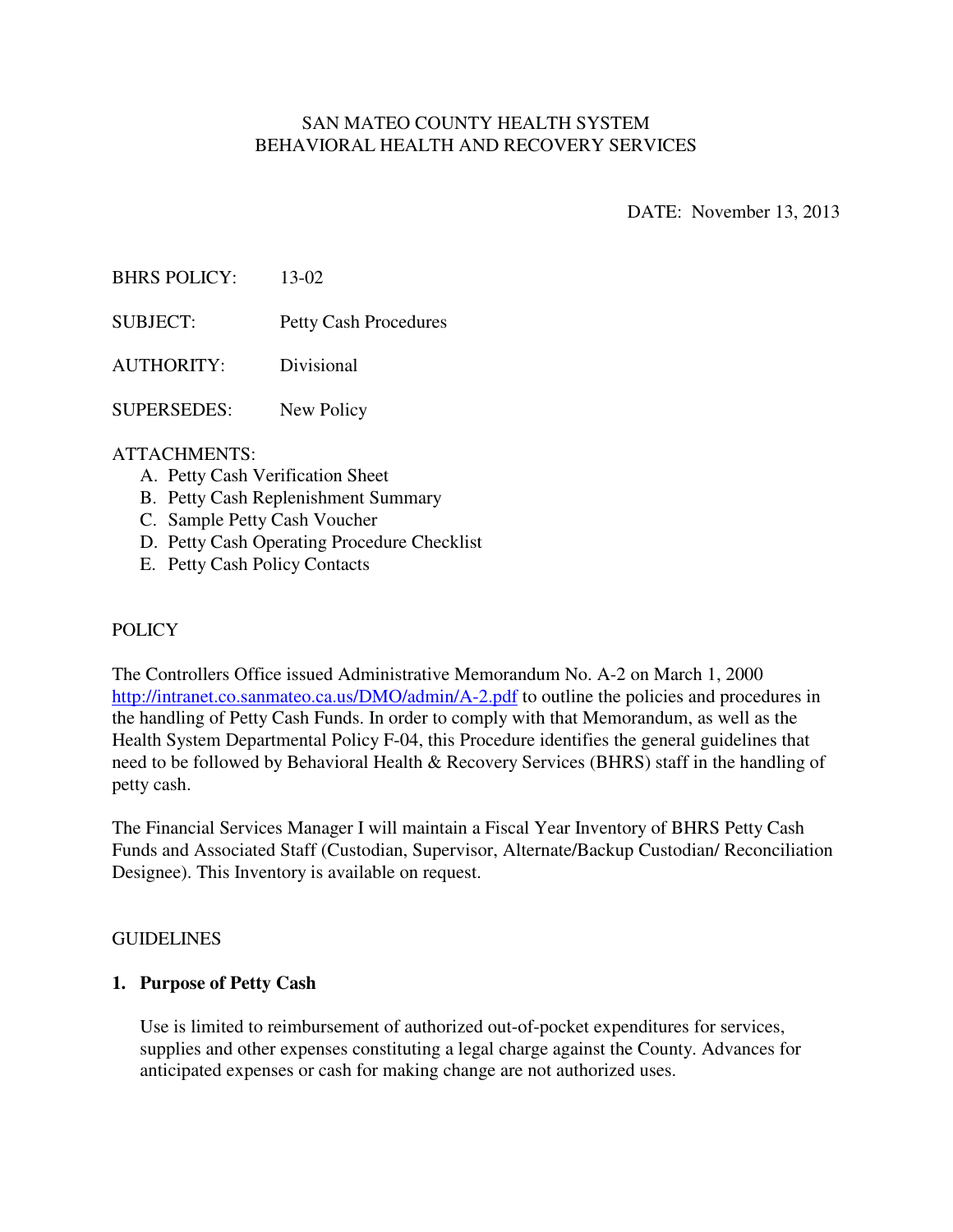## **2. Requirements**

- A. Petty Cash Box
- B. Secured locked drawer or safe for the Petty Cash Box

### **3. Forms Needed**

- A. Petty Cash Verification Sheet (Attachment A)
- B. Petty Cash Replenishment Summary (Attachment B)
- C. Standard Pre-numbered Petty Cash Vouchers (Attachment C)

#### **4. Procedure for Initiation of New Petty Cash Fund or Change to Existing Fund**

- A. Upon determination of the need for a Petty Cash Fund, or a change to an existing Fund, the requestor should send a request for the establishment/change of Petty Cash Fund to the BHRS Deputy Director for Administration. The request should include the following information:
	- a. Amount of fund requested.
	- b. Purpose for the fund and what the fund will primarily be used for.
	- c. Date by which the fund will be needed.
	- d. Name of Custodian and his/her location, phone number and PONY number.
	- e. Name of the Custodian's Supervisor, phone number and PONY number.
	- f. Name of alternate/back up Custodian, phone number and PONY number.
	- g. Name of the Reconciliation Supervisor to reconcile the petty cash fund, phone number and PONY number.
	- h. Physical location of the fund.

If the request is approved, the Accountant II and/or Fiscal Office Specialist will send a Petty Cash Operating Procedure Checklist (Attachment D) to the requesting Clinic. The checklist will be completed and signed by the Custodian and the person responsible for reconciling the fund.

- B. The BHRS Deputy Director for Administration will submit appropriate requests for new or changes to existing petty cash funds to the Health System Chief Financial Officer (CFO) for review and possible submission to the Controller's Office. The Health System CFO will forward approvals of requests back to the BHRS Deputy Director for Administration, who shall notify the Accountant II and/or Fiscal Office Specialist of said approval.
- C. Upon receipt of the completed Petty Cash Operating Procedure Checklist, the Fiscal Services Manager I will prepare a memo to the Controller's Audit Division requesting the setup of a new petty cash revolving fund. A copy of the completed Petty Cash Operating Checklist will be provided to the Health System CFO, who will then review and distribute it to the Controller's Office.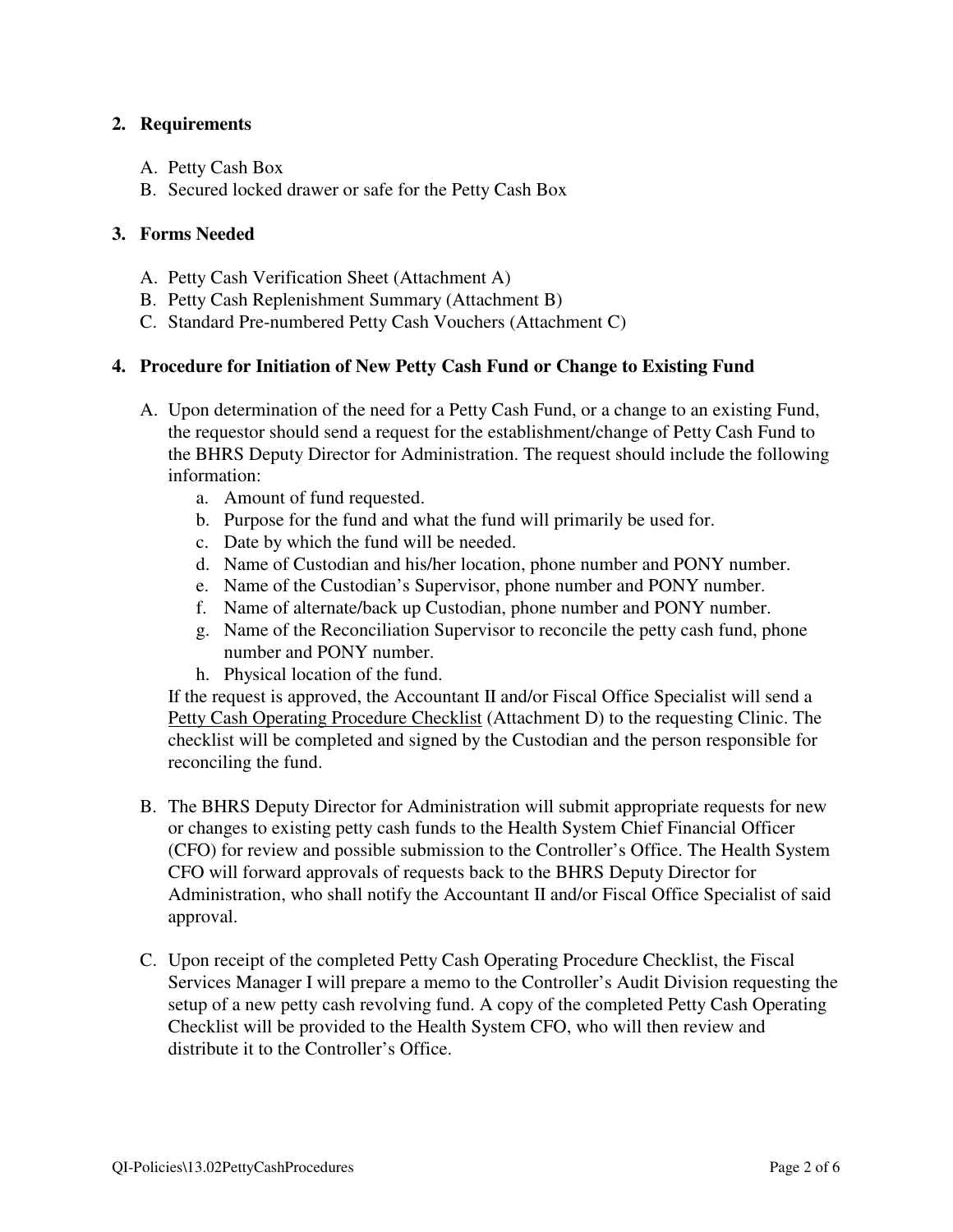D. Once the Controller's Office issues a check to establish the petty cash fund, the Accountant II and/or Fiscal Office Specialist will contact the Custodian of the petty cash fund.

## **5. Training of Petty Cash Custodians and Custodian Supervisor**

- A. The Fiscal Services Manager I will provide training to all fund Custodians, Supervisors, Reconciliation Supervisors, and alternate/back-up Custodians annually. Training shall cover the following topics:
	- a. Responsibilities and duties of Custodian, Supervisor, Reconciliation Supervisor, and Alternate/Back-up Custodian.
	- b. Fund security.
	- c. Daily and monthly reconciliation processes.
	- d. Account replenishment process.
	- e. Appropriate uses of the petty cash fund.
- B. The Accountant II and/or Fiscal Office Specialist will maintain a matrix document which identifies the individual approved petty cash funds, and the associated Custodians, Supervisors, Reconciliation Supervisors, and alternate/back-up Custodians.
- C. Training will be required when any staff duties change and shall occur before the new staff perform any petty cash activities, including disbursements.

# **6. Handling of Petty Cash Funds**

- A. The petty cash fund should be maintained in a petty cash box and kept in a locked drawer or safe. The cash must be kept in a locked drawer or safe at all times when not being accessed in order to reduce the risk of theft. These funds shall never be comingled with any other funds, including change funds.
- B. Petty cash access should be limited solely and only to the Custodian of the fund. Access shall be given to the alternate/back-up Custodian only during times when the Custodian is on scheduled vacation. When a scheduled transfer occurs, such as when the Custodian departs for a vacation, a Petty Cash Verification Sheet should be completed before access is given to the alternate Custodian. Upon the return of the Custodian, a Petty Cash Verification Sheet should be completed likewise. This would ensure the accountability of the funds.
- C. The Custodian of the petty cash fund must not handle other cash funds, such as change funds.

# **7. Disbursement**

A. Advances for anticipated expenses or cash for making change are not authorized uses of the petty cash fund.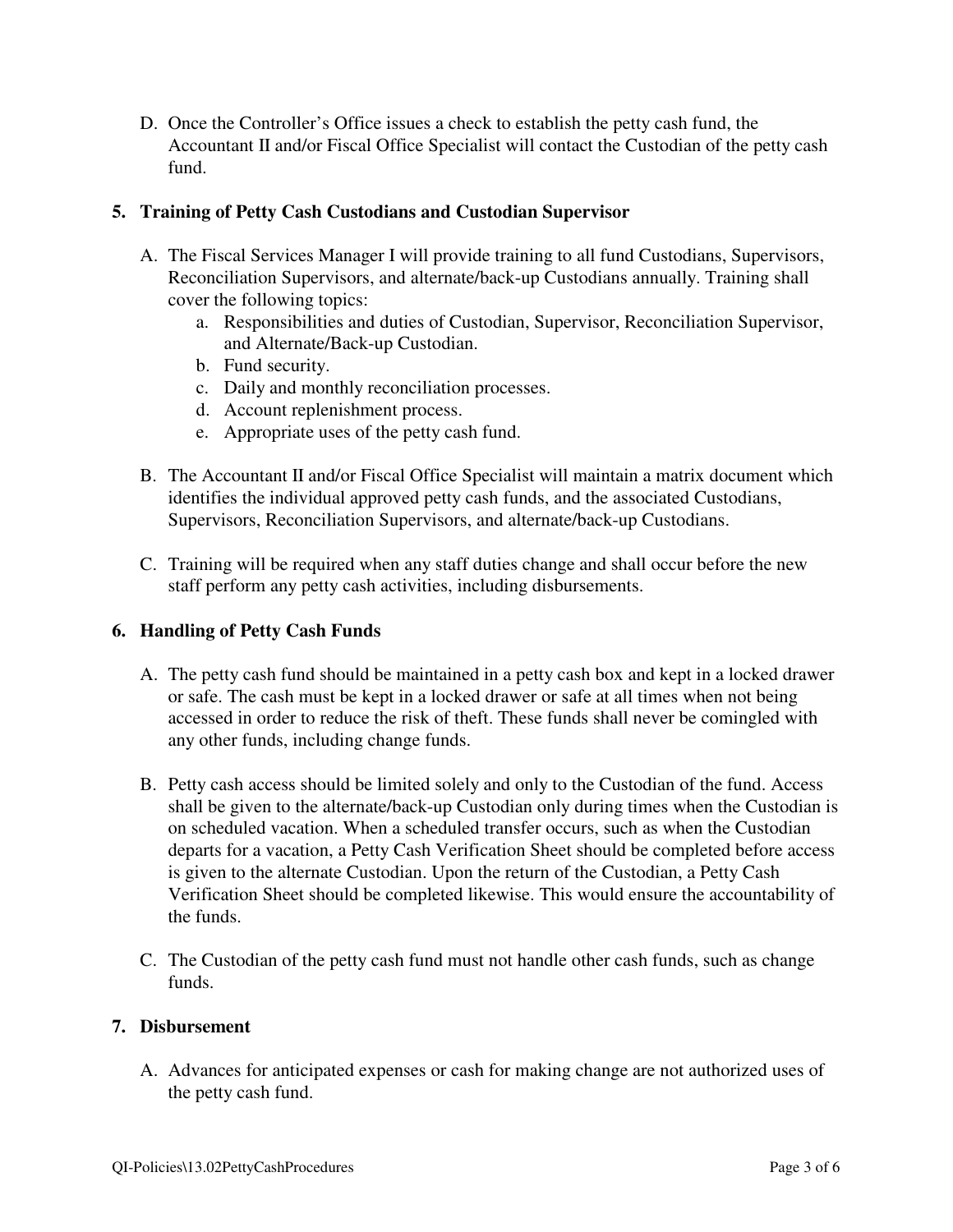- B. Maximum reimbursement per expenditure is limited to \$25.00 unless prior written authorization has been issued to the custodian by the BHRS Deputy Director for Administration. Expenditures cannot be split to claim reimbursement in excess of \$25.00.
- C. Upon submission of documentation (original receipts), the Custodian will complete a Petty Cash Voucher for the petty cash claim in ink and have it approved by the Supervisor. Upon approval, the Custodian will disburse the funds to reimburse the employee. The employee receiving cash signs the Voucher to acknowledge receipt.
- D. Completed Vouchers should be filed in sequence and kept in a safe place. It is important for the Custodian to use the Vouchers in sequence and to account for all the Vouchers that were voided.
- E. The Custodian will reconcile the petty cash fund by the end of each business day that a transaction, either disbursement or replenishment, has occurred.

## **8. Reconciliation**

- A. Using the Petty Cash Verification Sheet, the Reconciliation Supervisor will reconcile the petty cash fund monthly, regardless of whether or not the petty cash fund has been accessed. This reconciliation shall be documented on a log kept in the petty cash box.
- B. It is important that there be appropriate segregation of duties and that the duties of the Custodians of the cash, those approving the transactions, and those performing the reconciliation should be done by three separate individuals.
- C. A copy of the monthly reconciliation shall be sent to the Financial Services Manager I, MLH 322, on the same day the reconciliation occurs.
- D. Any discrepancies should immediately be reported in writing/electronically to the Financial Services Manager I who shall review the discrepancy according to paragraph 10-B below.

## **9. Replenishment**

- A. The Financial Services Manager I will create a memo to authorize the individual Custodians to cash replenishment checks with the Treasurer's Office. This memo will require the Custodian's signature.
- B. The Custodian is responsible for requesting replenishment of the petty cash fund, frequency of which depends on the expenditure level. The Custodian shall complete a Petty Cash Replenishment Summary Sheet and have it approved by the Supervisor.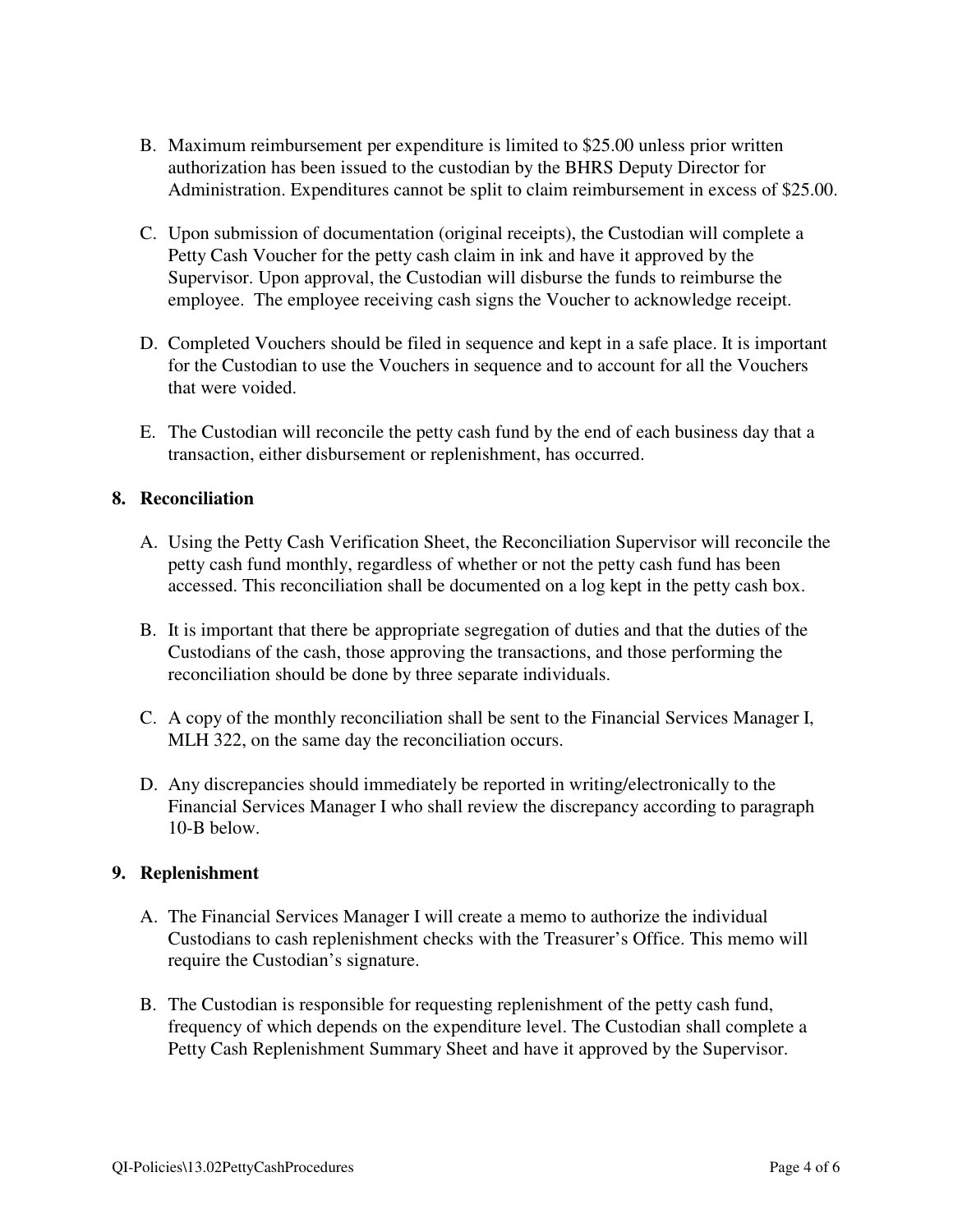- C. The Petty Cash Replenishment Summary Sheet shall contain a list of all the vouchers used for that period that are due for replenishment. The Custodian shall input all the necessary information such as voucher number, to whom paid, description, org, account and amount. The total of the vouchers for reimbursement, cash on hand and outstanding replenishment should be equal to the original petty cash fund amount.
- D. The Supervisor should ensure that the total amount of petty cash replenishment is supported by the total amount of the vouchers attached for replenishment. The Supervisor should also make sure that vouchers are in sequence and have authorized signatures, and supported by original receipts and or other documentation.
- E. The Custodian shall submit the Petty Cash Replenishment Summary Sheet with vouchers and supporting documents to Accountant II and/or Fiscal Office Specialist for processing.
- F. The Accountant II and/or Fiscal Office Specialist shall process the Petty Cash Replenishment Summary Sheet, payable to the Custodian, and submit it to Controller's Office.
- G. Checks are made payable to Central Revolving Fund, County of San Mateo and the Custodian who will be cashing the check. The Custodian should cash these checks only at the Treasurer's Office.

### **10. Oversight and Reporting by Program Office Accounting Staff**

- A. The Accountant II and/or Fiscal Office Specialist will conduct a minimum of two unscheduled audits of each fund each fiscal year.
- B. If reconciliation irregularities are found, either through the monthly reconciliations or the unscheduled audits, one or more of the following actions will be taken by Accountant II and/or Fiscal Office Specialist:
	- a. Custodian or Supervisor staff will be provided additional training on petty cash procedures and accounting.
	- b. More frequent unscheduled audits will be conducted by Accountant II and/or Fiscal Office Specialist.
	- c. Petty cash Custodian or Supervisor assignments will be changed.
	- d. The petty cash account will be removed from the program site.
- C. Reconciliation irregularities that are found either through monthly reporting or through unscheduled audits will be reported:
	- a. At the bi-monthly BHRS Compliance Committee.
	- b. To the Chief Financial Officer for the Health System within 10 days of the findings.
- D. An annual review of all accounts and account activity will be conducted. This review will determine if the account continues to be needed at the clinic site, and if accounting